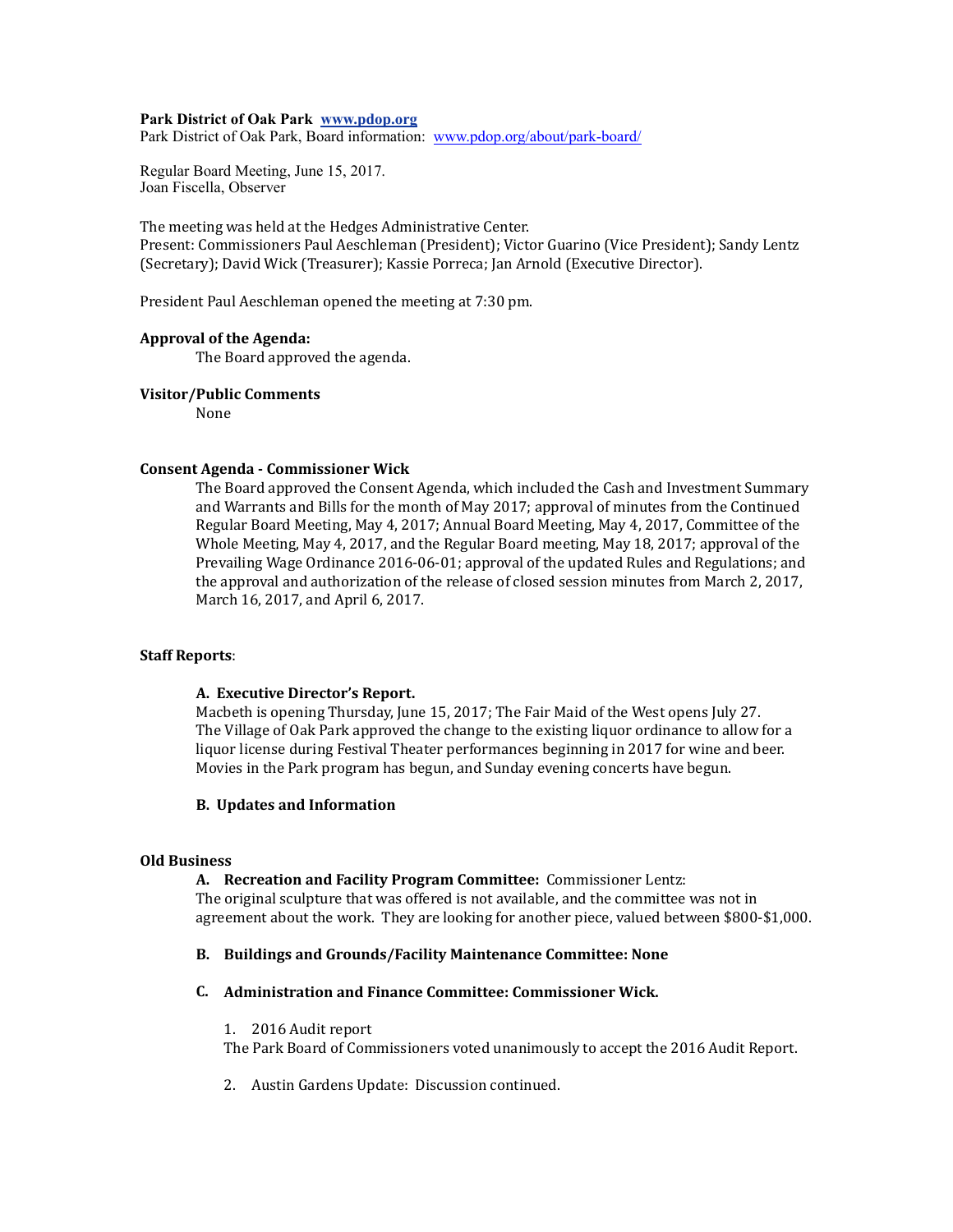#### **New Business**:

1. Annual Oak Park Conservatory Operations Report 949 young people attended programs in the Discovery Garden; it was almost an overload. Flyers are being used to advertise events. Volunteers donated 6500 hours of work with the Conservatory (equivalent to \$150,000.) Uncorked events are scheduled for Fourth Fridays from June through September, 6 p.m.-8 p.m. Thank you to the Park District Staff for all their support. There had been a long -term plan to do more fund raising; there are now some new strategies, and public/private donations are making a big difference. Patti Staley, Director of Horticulture and Conservatory Operations, and Carol Yetkin, who

volunteered to speak to the Board, discussed the impact on Austin Gardens of the work proposed for tall building at Lake and Forest. The impact will be on solar panels, trees, turf and the southeast corner of the park.

The Friends of the Conservatory: Planning an online only auction in October Focus on major gifts and legacy gifts

Native plants are well maintained

There was more conversation about impacts of new building on Austin Gardens. There is a lot that is not known (or may not be knowable), including impacts of different sizes of the building, specific impacts on the Gardens, apparent lack of peer reviewed scientific studies in the literature. Who will make the final decisions and how will they be made? Although the Park District will have direct impact from the decision about the new building, other taxing bodies are also directly involved.

The Board of Commissioners did some work on the structure and language of the Park District's presentation: slides; what needs to be emphasized? What needs to be minimized? 

The Park Commissioners may hold off its presentation about impacts of new building on Austin Gardens until July.

The Conservatory Plan for 2016, 2017, 2018 was also more fully discussed. One highlight was an increase in birthday parties for children. This program is doing well. Rentals are up 35% last year over the previous year; there are improved pricing structures. The second year of the winter greens market has received positive responses; it could grow even more. The gift shop is seeing more impulse purchasing. It is now open Thursday nights between March and August. The suggested donation to the Conservatory has been raised from \$3.00 to \$5.00.

Pleasant Home is interested in acquiring a music player to display. The Board has come to a consensus to move forward on it. There will be a room (though not necessarily one designated room) in Pleasant Home to house it.

There is some interest from District 97 in partnering with a Community Recreation Center. There is a possibility for cooperation.